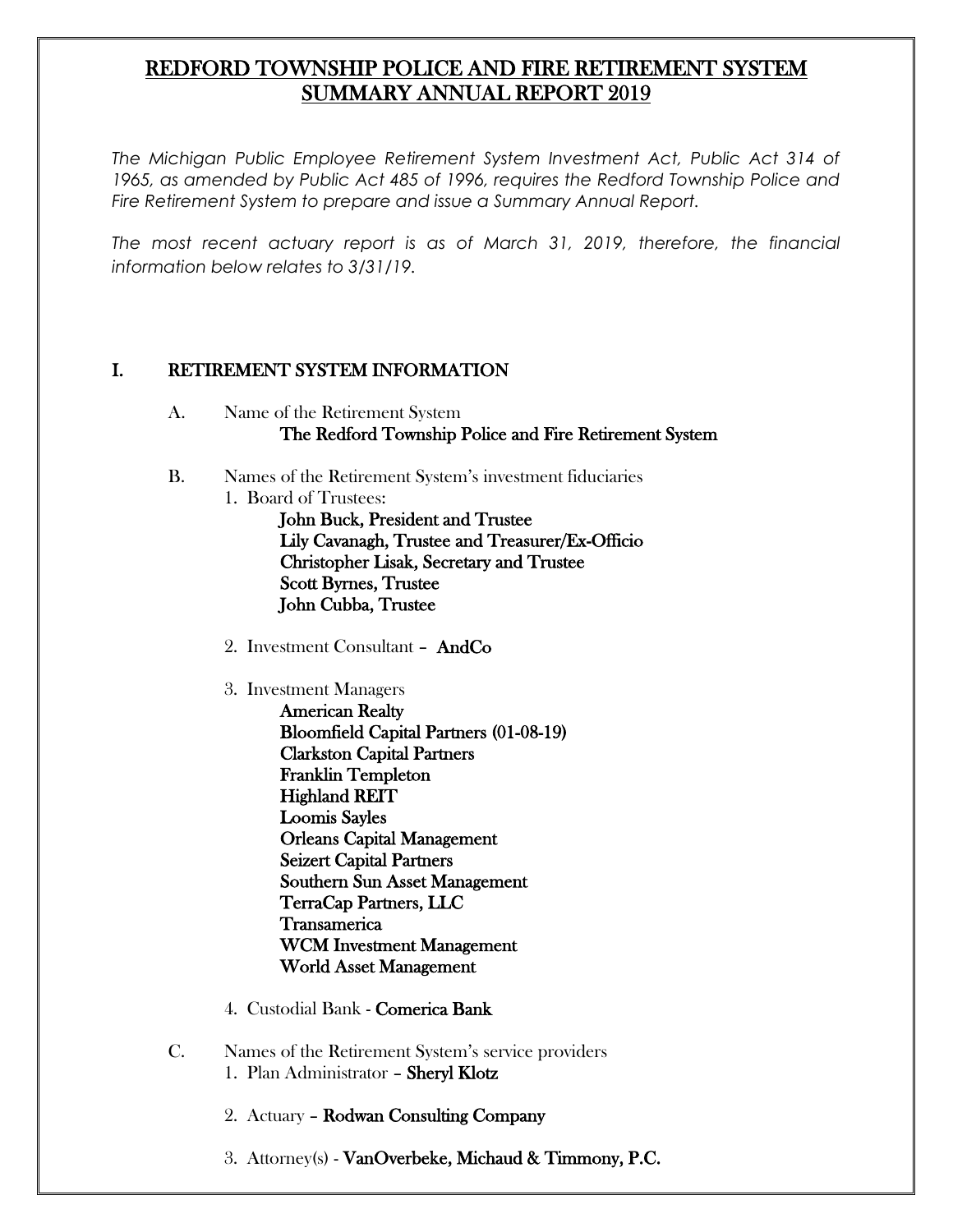4. Auditors/Accountants

Plante Moran Kelly Rau, Finance Director (Resigned 08-06-18) Adam Bonarek, Finance Director (Hired 10-03-18) Jaclyn Harper, Chief Accountant

5. Medical Director n/a

## II. ASSET/INVESTMENT INFORMATION

- A. Assets and Liabilities Assets = \$63,422,699 Liabilities = \$124,444,035 1. Including changes in net plan assets on a plan-year basis: Net change (2,734,284)
- B. Investment Performance 1. Net of fees on a rolling calendar year basis for the prior 1, 3, 5, 7 and 10 years 1: 4.13; 3: 8.82; 5: 6.86; 7: 7.81; 10: 9.18
- C. Expenditures (GASB compliant)
	- 1. Administrative \$94,968
	- 2. Investment
		- a. including soft dollars (\$297,926)
	- 3. Professional Training/Education
		- a. including travel \$7,196.94

## III. ACTUARIAL INFORMATION

- A. Membership
	- 1. active members 98
	- 2. retirees/beneficiaries 193
	- 3. open/closed Plan **Open**
- B. Benefits
	- 1. average annual retirement allowance \$45,906
	- 2. total annual retirement allowances being paid \$8,446,714
- C. Contributions
	- 1. valuation payroll \$6,074,494
	- 2. employer's normal cost of benefits as a percentage of valuation payroll 29.12%
	- 3. employer's total contribution rate as a percentage of valuation payroll 94.10%
	- 4. weighted average of member contributions 2.04%
	- 5. confirmation that the Retirement System provides for the payment of the required employer contribution and that the Retirement System has received said required employer contribution: The Board of Trustees of the Redford Township Police and Fire Retirement System hereby confirms that the Retirement System provides for the payment of the required employer contribution and further confirms that the Retirement System received the required employer contribution on March 20, 2019 in the amount of \$4,944,226.